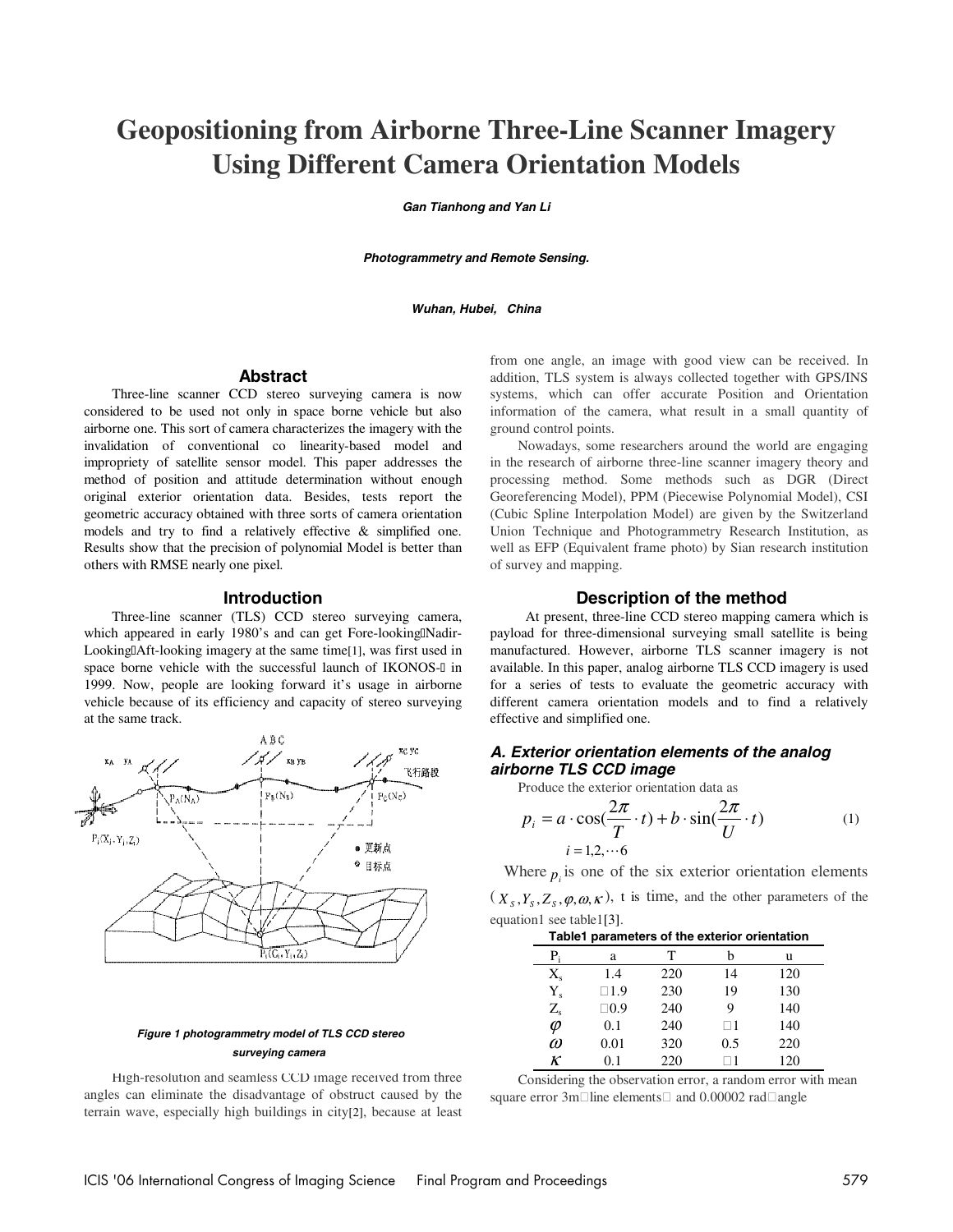elements is added to the exterior orientation elements. Besides, base-height ratio of the image is 0.8, flying height is 8000 Km, and the photographic scale is 1:40000.

# **B. Producing the analog airborne TLS CCD image**

In this test, an image is divided to  $11 \times 11 = 121$  grid points[4] equably, as well as the elevation to four coverage equably (24m 48m 72m 96m), which is among the range of height changes of the whole region. So  $11 \times 11 \times 4$  grid points are obtained and for every coverage, there are the same elevation (Z) and 121 image points  $(x, y)$  respectively. Then, simulate the change of the exterior orientation to get the exterior orientation elements of every sample line. Besides, co- linearity-based model (see equation2.2) is used to calculate the horizontal coordinate  $(X, Y)$  of each grid point. After these steps, all coordinates of  $11 \times 11 \times 4$  grid points can be acquired.

$$
\begin{cases}\nX = \frac{F_1 \cdot D_2 - F_2 \cdot D_1}{F_1 \cdot E_2 - F_2 \cdot E_1} \\
Y = \frac{E_1 \cdot D_2 - E_2 \cdot D_1}{E_1 \cdot F_2 - E_2 \cdot F_1}\n\end{cases}
$$
\n(2)

where

 $E_1 = a_3 \cdot x + a_1 \cdot f$   $F_1 = b_3 \cdot x + b_1 \cdot f$  $E_2 = a_3 \cdot y + a_2 \cdot f$   $F_2 = b_3 \cdot y + b_2 \cdot f$  $D_1 = (Z - Z_{S} \cdot ) \cdot (-c_1 f - c_2 x) + (a_1 f + a_2 x) \cdot X_{S} + (b_1 f + b_2 x) \cdot Y_{S}$  $D_2 = (Z - Z_{Si}) \cdot (-c_2 f - c_3 y) + (a_2 f + a_3 y) \cdot X_{Si} + (b_2 f + b_3 y) \cdot Y_{Si}$  $a_1, a_2, a_3, b_1, b_2, b_3, c_1, c_2, c_3$  change with  $\varphi_i, \omega_i, \kappa_i$ 

## **C. Tests with different camera orientation models**

 Three sorts of camera orientation models are tested here.  $\diamondsuit$  co linearity-based polynomial model

$$
\begin{cases}\nx_i = -f \frac{a_1(X - X_{si}) + b_1(Y - Y_{si}) + c_1(Z - Z_{si})}{a_3(X - X_{si}) + b_3(Y - Y_{si}) + c_3(Z - Z_{si})} \\
y_i = 0 = -f \frac{a_2(X - X_{si}) + b_2(Y - Y_{si}) + c_2(Z - Z_{si})}{a_3(X - X_{si}) + b_3(Y - Y_{si}) + c_3(Z - Z_{si})}\n\end{cases} (3)
$$

Where

where  
\n
$$
X_{Si} = X_{S0} + \dot{X}_{S} \cdot y + \ddot{X} \cdot y^{2} + \ddot{X} \cdot y^{3} + \cdots
$$
\n
$$
Y_{Si} = Y_{S0} + \dot{Y}_{S} \cdot y + \ddot{Y} \cdot y^{2} + \ddot{Y} \cdot y^{3} + \cdots
$$
\n
$$
...
$$
\n
$$
K_{Si} = K_{S0} + \dot{K}_{S} \cdot y + \dot{K} \cdot y^{2} + \ddot{K} \cdot y^{3} + \cdots
$$
\n
$$
∴
$$
\n
$$
X = \frac{L_{1} \cdot X + L_{2} \cdot Y + L_{3} \cdot Z + L_{4}}{L_{9} \cdot X + L_{10} \cdot Y + L_{11} \cdot Z + 1}
$$
\n
$$
y = L_{5} \cdot X + L_{6} \cdot Y + L_{7} \cdot Z + L_{8}
$$
\n
$$
∴
$$
\n
$$
X = \frac{L_{1} \cdot X + L_{2} \cdot Y + L_{3} \cdot Z + L_{4} + A \cdot \overline{X}}{X + L_{2} \cdot Y + L_{3} \cdot Z + L_{4} + A \cdot \overline{X}}
$$
\n(4)

$$
\begin{cases}\n x = \frac{L_1 \cdot X + L_2 \cdot Y + L_3 \cdot Z + L_4 + A \cdot X}{L_9 \cdot X + L_{10} \cdot Y + L_{11} \cdot Z + 1 + B \cdot \overline{X}} \\
 y = \frac{L_5 \cdot X + L_6 \cdot Y + L_7 \cdot Z + L_8}{L_{12} \cdot X + L_{13} \cdot Y + L_{14} \cdot Z + 1}\n \end{cases} (5)
$$

Where

$$
A = (La_1, La_2, \cdots La_6)
$$
  
 
$$
B = (Lb_1, Lb_2, \cdots Lb_6)
$$

 $\overline{X} = (XY, XZ, YZ, X^2, Y^2, Z^2)^T$ 

# **Results and conclusion**

 **Table2 Results of co Linearity-based Polynomial Model (pixel)** 

| No.            | $Dx(2^{nd}$ | $Dx(3^{rd}$ | $Dy(2^{nd}$ | $Dy(3^{rd}$ |
|----------------|-------------|-------------|-------------|-------------|
|                | power)      | power)      | power)      | power)      |
| 1              | $-3.047$    | $-1.096$    | $-2.376$    | $-0.368$    |
| $\overline{c}$ | 1.694       | 0.407       | $-1.396$    | $-0.410$    |
| 3              | 2.098       | 1.152       | $-1.403$    | 0.580       |
| $\overline{4}$ | 0.000       | 0.000       | 0.000       | 0.000       |
| 5              | $-1.558$    | $-1.697$    | $-1.885$    | $-0.883$    |
| 6              | 0.551       | $-0.722$    | $-1.309$    | $-0.784$    |
| 7              | 0.584       | 1.026       | $-1.506$    | $-1.120$    |
| 8              | 1.002       | 1.417       | $-1.799$    | 0.069       |
| 9              | $-0.936$    | $-1.271$    | $-1.380$    | $-0.505$    |
| 10             | $-0.331$    | $-0.634$    | $-1.246$    | $-1.383$    |
| 11             | $-0.001$    | 0.000       | $-0.000$    | 0.000       |
| 12             | 0.001       | 0.000       | 0.001       | $-0.000$    |
| 13             | $-0.767$    | $-0.241$    | 1.676       | $-1.973$    |
| 14             | 0.150       | $-0.649$    | 1.291       | $-0.610$    |
| 15             | 0.027       | 1.178       | $-1.613$    | $-0.717$    |
| 16             | 0.454       | 1.295       | $-1.692$    | $-0.334$    |
| 17             | $-0.264$    | $-0.839$    | $-1.344$    | $-0.861$    |
| 18             | 0.031       | $-0.585$    | $-1.282$    | $-1.025$    |
| 19             | $-2.643$    | $-1.262$    | $-2.595$    | 0.274       |
| 20             | 0.352       | 0.766       | $-1.730$    | $-0.887$    |

#### **Table3 Results of co Linearity-based Polynomial Model (m)**

| No. | $DX(2^{nd}$ | $DX(3^{rd}$ | DY(2 <sup>nd</sup> ) | $DY(3^{rd}$ |
|-----|-------------|-------------|----------------------|-------------|
|     | power)      | power)      | power)               | power)      |
| 1   | 4.9152      | 2.0514      | 6.4052               | 1.3459      |
| 2   | $-3.1665$   | $-0.7458$   | 3.0556               | 0.8824      |
| 3   | $-3.9027$   | $-2.3660$   | 3.1049               | $-0.9592$   |
| 4   | 0.0001      | 0.0000      | 0.0000               | 0.0000      |
| 5   | 1.9765      | 2.8087      | 4.4162               | 2.6028      |
| 6   | $-0.9160$   | 1.5897      | 2.7111               | 1.4491      |
| 7   | $-1.6715$   | $-2.3908$   | 2.7001               | 1.8016      |
| 8   | $-2.8483$   | $-2.9498$   | 3.2563               | $-0.6958$   |
| 9   | 1.8233      | 2.5100      | 2.7627               | 1.0259      |
| 10  | 0.6402      | 1.2409      | 2.4824               | 2.7602      |
| 11  | 0.0000      | 0.0000      | 0.0001               | 0.0000      |
| 12  | 0.0001      | 0.0000      | $-0.0001$            | 0.0000      |
| 13  | 2.9429      | $-1.1190$   | $-2.7495$            | 4.1676      |
| 14  | $-0.7407$   | 1.5160      | $-2.4859$            | 0.9929      |
| 15  | $-0.6624$   | $-2.6022$   | 3.1459               | 0.9726      |
| 16  | $-1.5993$   | $-2.7848$   | 3.2117               | 0.1739      |
| 17  | 0.4956      | 1.6517      | 2.6791               | 1.7285      |
| 18  | $-0.0841$   | 1.1446      | 2.5450               | 2.0463      |
| 19  | 4.0604      | 2.8725      | 6.7264               | 0.1634      |
| 20  | $-0.4012$   | $-1.3656$   | 3.4717               | 1.8788      |

## **Table4 Results of DLT Model and RFM Model (pixel)**

| No. | Dx(DLT)  | Dx(RFM)  | $Dy(DLT)$ $Dy(RFM)$ |          |
|-----|----------|----------|---------------------|----------|
|     | 1.414    | $-2.683$ | $-15.102$           | $-0.581$ |
|     | $-6.300$ | 0.082    | $-12.564$           | $-1.866$ |